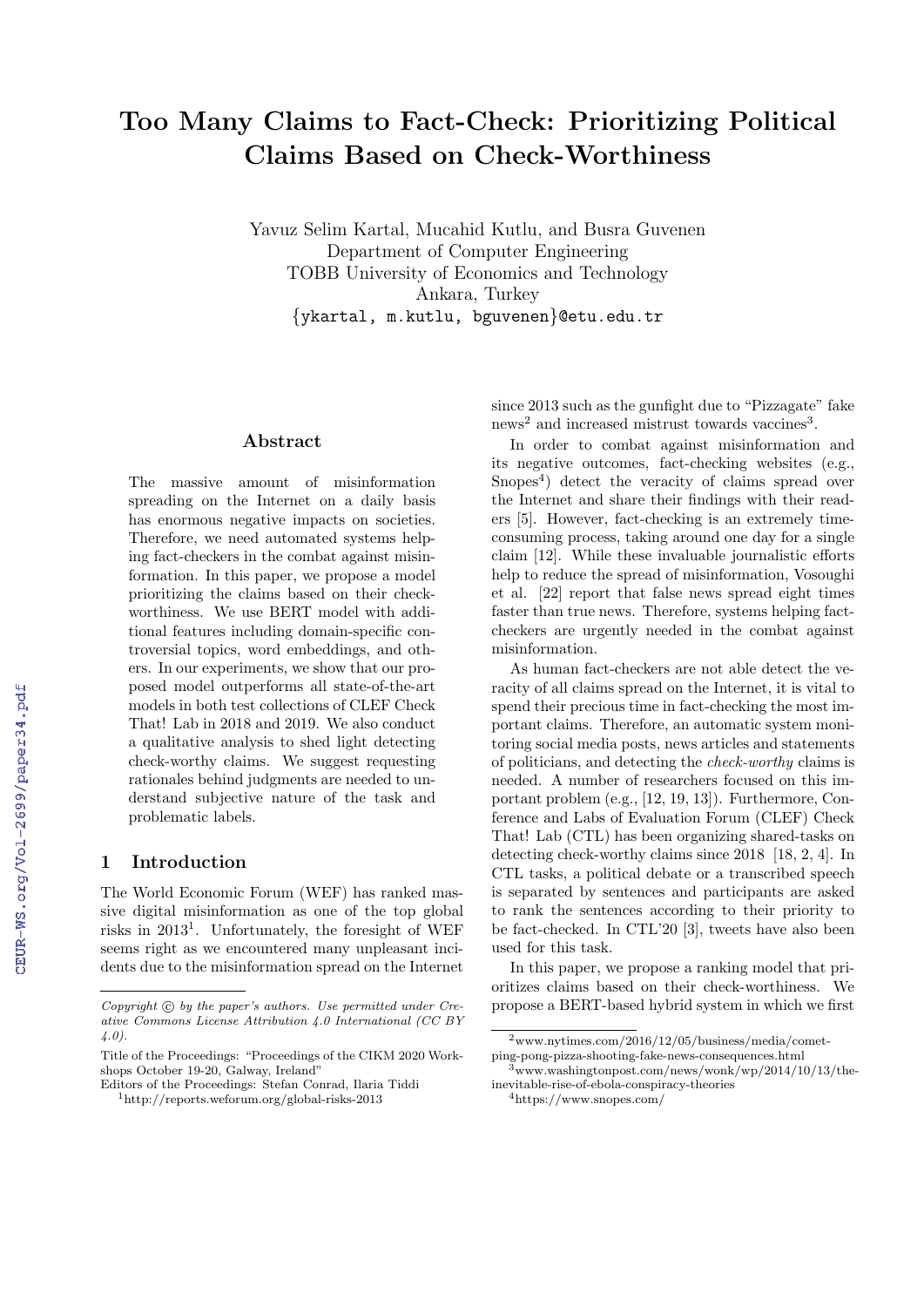fine tune a BERT [6] model for this task, and then use its prediction and other features we define in a logistic regression model to prioritize the claims. The features we use include word-embeddings, presence of comparative and superlative adjectives, domain-specific controversial topics, and others. Our model achieves 0.255 and 0.176 mean average precision (MAP) scores in CTL'18 and CTL'19 datasets, respectively, outperforming all state-of-the-art models including participants of the corresponding shared-tasks, Claim-Buster [12], BERT, XLNET [24], and Lespagnol et al.[15]'s model. We share our code for the reproducibility of our results<sup>5</sup>.

## 2 Related Work

As the US presidential election in 2016 is one of the main motivating reasons for fact-checking studies, prior work mostly used debates and other speeches of US politicians as their datasets (e.g., [12, 15]). Therefore, the majority of studies focused on English. The Arabic datasets used in prior work ([13, 18]) are just translations of English datasets.

ClaimBuster [12] is one of the first studies about check-worthiness. ClaimBuster is a supervised model using many features including part-of-speech (POS) tags, named entities, sentiment, and TF-IDF representations of claims. TATHYA [19] uses topics, POS tuples, entity history, and bag-of-words as features. The topics are detected by LDA model trained on transcripts of all presidential debates from 1976 to 2016.

Gencheva et al. [8] propose a neural network model with a long list of sentence level and contextual features including sentiment, named entities, word embeddings, topics, contradictions, and others. Jaradat et al. [13] use roughly the same features with Gencheva et al., but extend the model for Arabic. In its followup work, Vasileva et al. [21] propose a multi-task learning model to detect whether a claim will be fact-checked by at least five (out of nine) pre-selected reputable fact-checking organizations.

CLEF has been organizing Check That! Labs (CTL) since 2018. Seven teams participated in checkworthiness task of CTL'18. The participant teams used various learning models such as recurrent neural network (RNN) [10], multilayer perceptron [26], random forest (RF) [1], k-nearest neighbor (kNN) [9] and Support Vector Machine (SVM) [25] with different sets of features such as bag-of-words [26], character n-gram [9], POS tags [26, 10, 25], verbal forms [26], named entities [26, 25], syntactic dependencies [26, 10], and word embeddings [26, 10, 25]. On English dataset, Prise de Fer [26] team achieved the best MAP scores

using almost every feature mentioned before with SVM-Multilayer perceptron learning.

In 2019, 11 teams participated in check-worthiness task of CTL'19. Participants used varying models such as LSTM, SVM, naive bayes, and logistic regression (LR) with many features including readability of sentences and their context [2]. Copenhagen team [11] achieved the best overall performance using syntactic dependency and word embeddings with weakly supervised LSTM model.

Lespagnol et al. [15] investigated using various learning models such as SVM, LR, and Random Forests, with a long list of features including wordembeddings, POS tags, syntactic dependency tags, entities, and "information nutritional" features which represent factuality, emotion, controversy, credibility, and technicality of statements. In our experiments we show that our model outperforms Lespagnol et al. on both test collections.

Our proposed an approach distinguishes from the existing studies as follows. 1) We propose a BERTbased hybrid model which uses fine-tuned BERT's output with many other features. 2) As the topic might be a strong indicator for check-worthiness, many studies used various types of topics such as general topics [25], globally controversial topics [15], and topics discussed in old US presindential debates [19]. However, we believe that check-worthiness of a claim depends on local and present controversial topics. Thus, we use a list of hand-crafted controversial topics related to US elections. 3) We also use two different sets of features including a hand-crafted list of words and presence of comparative and superlative adjectives and adverbs.

# 3 Proposed Approach

We propose a supervised model with a number of features described below. We investigate various learning models including LR, SVM, random forest, MART [7], and LambdaMART [23]. Now we explain the features we use.

BERT: We first fine tune BERT using respective training data. Next, we use its prediction value as one of our features.

Word Embeddings (WE): Words that are semantically and syntactically similar tends to be close in the embedding space, allowing us to capture similarities between claims. We represent a sentence as the average vector of its words excluding the outof-vocabulary ones. Word embedding vectors are extracted from the pre-trained word2vec model [17] which has a feature vector size of 300.

Controversial Topics (CT): Sentences about controversial topics might include check-worthy claims. Lespagnol et al. [15] use a list of

<sup>5</sup>https://github.com/YSKartal/political-claimscheckworthiness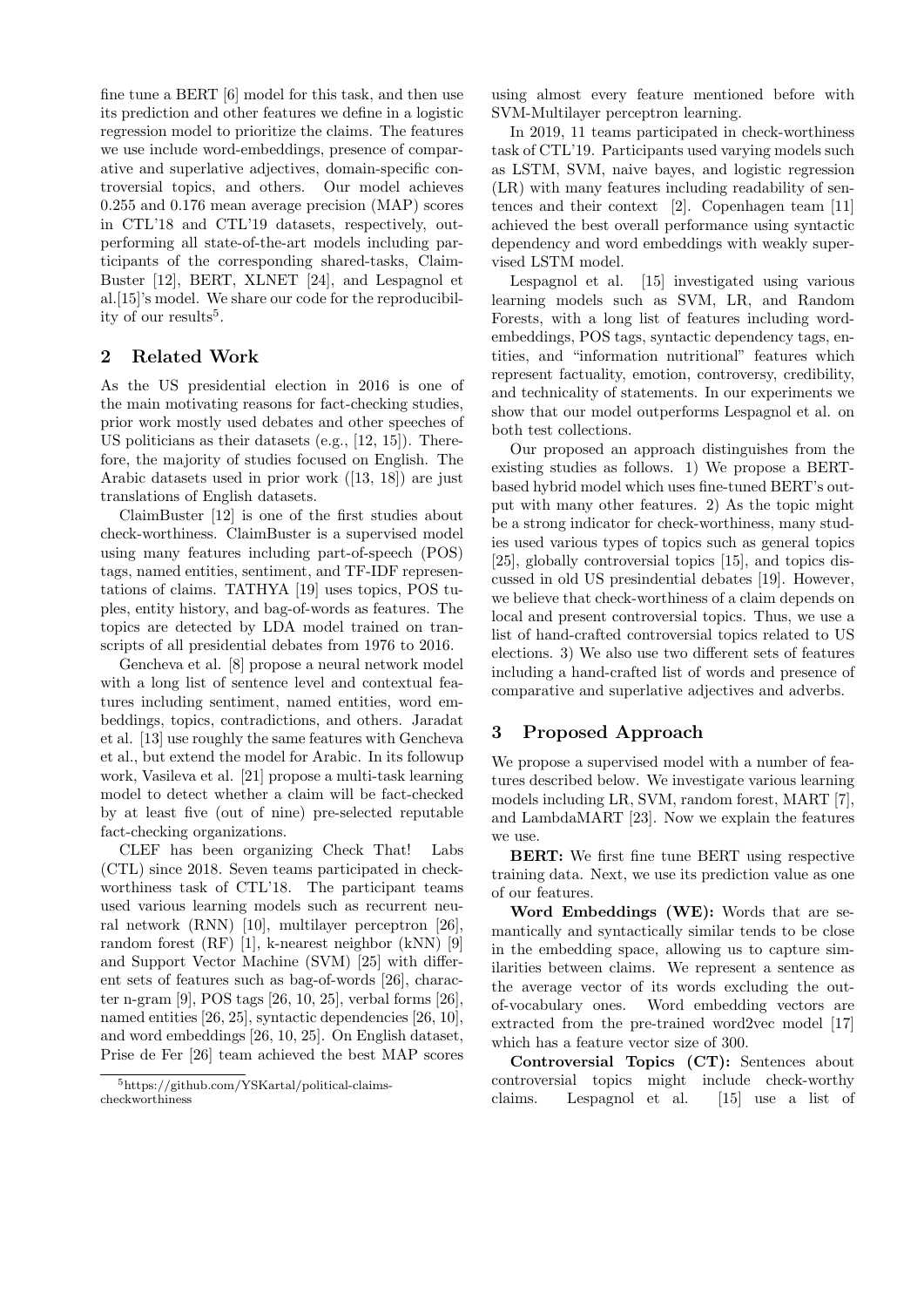controversial issues compiled from Wikipedia article "Wikipedia:List of controversial issues". However, the list they use covers many controversial issues which have very limited coverage in current US media such as "Lebanon", "Chernobyl", and "Spanish Civil War" while the data we use are about recent US politics. We believe that controversy of a topic depends on the society. For instance, US politicians propose different policies for immigrants, yielding heated discussions among them and their supporters. On the other hand, US domestic politics are much less interested in refugee crisis in Mediterranean sea than European countries. Therefore, a claim about Mexican immigrants might be check-worthy for people living in US while they might find claims about refugees taking a dangerous path to reach Europe not-check-worthy. In contrast, people living in Europe might consider the latter case as check-worthy and the former one as notcheck-worthy. In addition, controversy of a topic might change over time. For instance, Cold War (which also exists in that Wikipedia list) might be one of the most discussed topics in US politics before the collapse of the Soviet Union in 1991. However, nowadays it is rarely covered by US media. Therefore, we propose using controversial issues related to the data we use, instead of any controversial issue around the globe and in the history.

Firstly, we identified 11 major topics in current US politics including immigration, gun policy, racism, education, Islam, climate change, health policy, abortion, LGBT, terror, and wars in Afghanistan and Iraq. For each topic, we identified related words and calculate the average of these words using their word embedding vectors. For instance, for the immigration topic, we used words "immigrants", "illegal", "borders", "Mexican", "Latino" and "Hispanic".

In this feature set of size 11, we calculate cosine similarity between sentences and each topic by using their vector presentation. We use the average of word embeddings for sentences excluding stopwords with NLTK [16].

Comparative & Superlative (CS): Politicians frequently use sentences comparing themselves with others because each candidate tries to convince the public that s/he is better than his/her opponent. Therefore, the comparisons in political speeches might impact people's voting decision and, thereby, it might be important to check their veracity. Thus, in this feature, we use the number of comparative and superlative adjectives and adverbs in sentences.

Handcrafted Word List (HW): Particular words convey important information about checkworthiness because 1) it might be related to an important topic (e.g., "unemployment"), 2) it represents a numerical value, increasing the factuality of the sen-

tence (e.g., "percent") and 3) its semantic represents a comparison between two cases (e.g., "increase" and "decrease"). Thus, we first identified 66 words analyzing training datasets of CTL'18 and CTL'19. In this feature, we check whether there is an overlap between lemmas of selected words and lemmas of words in the respective sentence.

Verbe Tense (VT): We cannot detect the veracity of claims about future while we can only verify claims about the present or past. Thus, the verbe tense of sentences might be an effective indicator for checkworthiness of claims. This feature vector represents the existence or absence of each tense in the predicate of the claims.

Part-of-speech (POS) Tags: If a sentence does not contain any informative words, then it is less likely to be check-worthy. To represent the information load of a claim, we use the number of nouns, verbs, adverbs and adjectives, separately.

## 4 Experiments

#### 4.1 Experimental Setup

Implementation: We use ktrain library<sup>6</sup> to fine-tune BERT model with 1 cycle learning rate policy and maximum learning rate of 2e-5 [20]. We use  $SpaCy^7$ for all syntactic and semantic analyses. We use Scikit toolkit<sup>8</sup> for the implementations of SVM, Random Forest (RF), and LR. The parameter settings of the learning algorithms are as follows. We use default parameters for SVM. We set the number of trees to 50 and the maximum depth to 5 for RF. We use multinomial and lbfgs settings for LR. For MART and LambdaMART models, we use RankLib<sup>9</sup> library, and set the number of trees and leaves to 50 and 2, respectively.

Data: We evaluate the performance of our system with two datasets used in CTL'18 and CTL'19. The details about them are given in Table 1. CTL'18 consists of transcripts of debates and speeches while CTL'19 contains also press conferences and posts.

Table 1: Details about CTL'18 and CTL'19 datasets.

|             |               | CTL'18      | CTL'19     |
|-------------|---------------|-------------|------------|
|             | $#$ Docs      |             | 19         |
| Train       | # Sentence    | 4,064       | 16,421     |
|             | $#$ CW Claims | $90(2,2\%)$ | 433 (2,6%) |
|             | $#$ Docs      |             |            |
| <b>Test</b> | $#$ Sentence  | 4,882       | 7,079      |
|             | $#$ CW Claims | 192 (3,9%)  | 110 (1,6%) |

<sup>6</sup>https://pypi.org/project/ktrain/

<sup>7</sup>https://spacy.io/

<sup>8</sup>https://scikit-learn.org

<sup>9</sup>https://sourceforge.net/p/lemur/wiki/RankLib/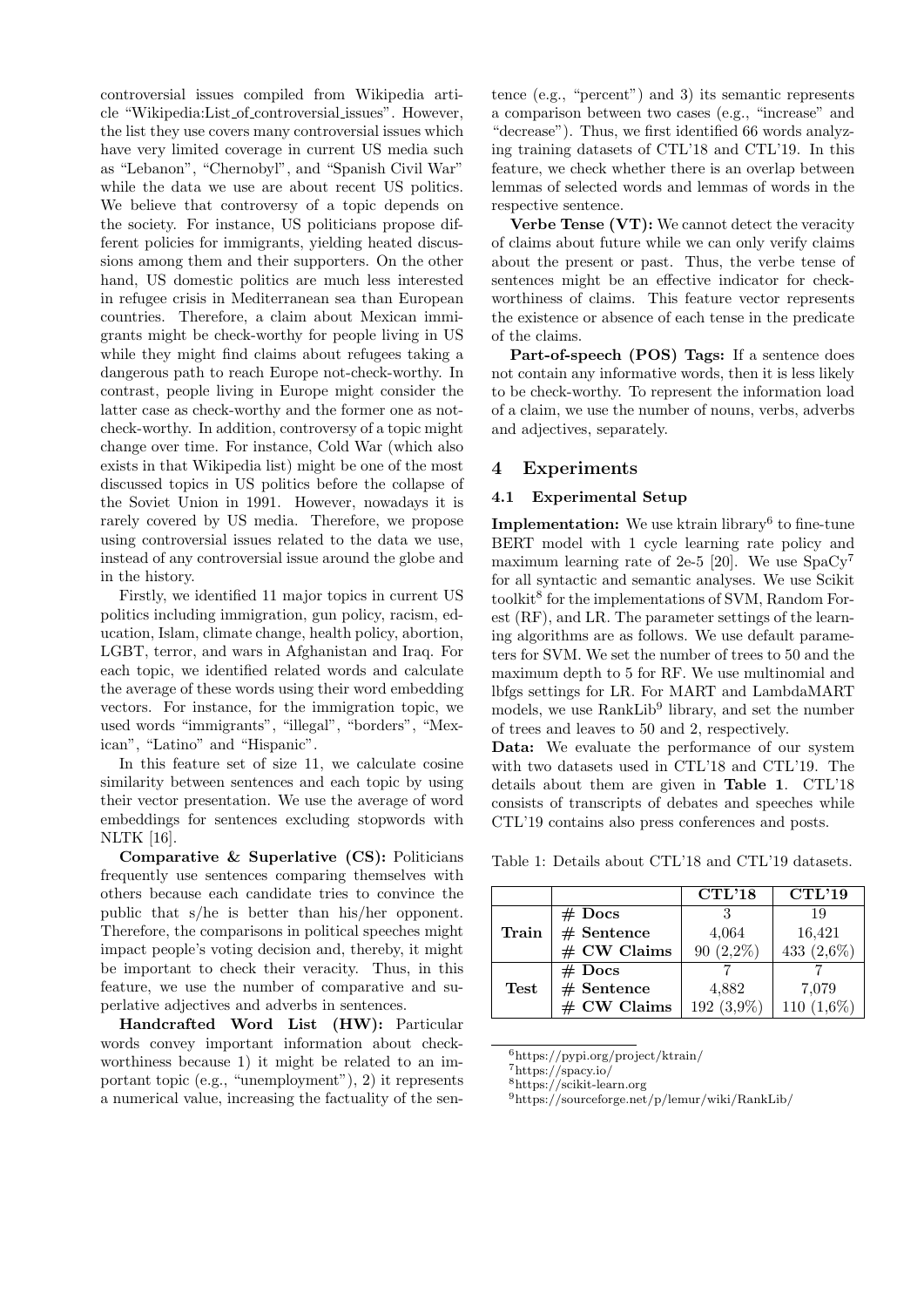Baselines: We compare our model against the following models.

- Lespagnol et al.  $(15)$ : Lespagnol et al. report the best results on CTL'18 so far. Therefore, we use it as one of our baselines. In order to get its results for CTL'19, we contacted with the authors to get their own code. The authors provide us the values of "information nutrition" features and instructions about how to generate WE embeddings. We implemented their method using the values they shared and following their instructions<sup>10</sup>.
- $ClaimBuster:$  We use the popular pretrained ClaimBuster  $API<sup>11</sup>$  [12] which is trained on a dataset covering different debates that do not exist on CTL'18 and CTL'19.
- BERT: As it is reported that BERT based models outperform state-of-the-art models in various NLP tasks, we compare our model against using only BERT. We fine tune BERT model using the respective training dataset and predict the checkworthiness of claims using the fine-tuned model.
- *XLNET*: It is reported that XLNet outperfroms BERT in various NLP tasks [24]. Thus, we use XL-NET for this task by fine-tuning with the respective training dataset.
- Best of CTL'18 and CTL'19: For each dataset, we also report the performance of best systems participated in the shared-tasks, i.e., Prise de Fer team [26] and Copenhagen team [11] for CTL'18 and CTL'19, respectively.

Training & Testing: We use the same setup with CTL'18 and CTL'19 to maintain a fair comparison with the baselines. We follow the evaluation method used on CTL'18 and CTL'19: We calculate average precision (AP), R-precision (RP), precision@5 (P@5) and precision@10 (P@10) for each file (i.e., debate, speech) and then report the average performance.

#### 4.2 Experimental Results

In this section, we present experimental results on test data using different sets of features and varying learning algorithms.

Comparison of Learning Algorithms. In our first set of experiments, we evaluate logistic regression

(LR), SVM, random forest (RF), MART and LambdaMART models using all features defined in Section 3. Table 2 shows MAP scores of each model. Interestingly, LR outperforms all other models. In a similar experiment Lespagnol et al.[15] conducted, they also report that LR yields higher results than other models they used. Nevertheless, we use LR in our following experiments.

Table 2: MAP Score for Varying Models Using All Features

| <b>Learning Model</b> | CTL'18 | CTL'19 |  |
|-----------------------|--------|--------|--|
| LR.                   | .2303  | .1775  |  |
| $R$ F                 | .1468  | .1542  |  |
| <b>SVM</b>            | .1716  | .1346  |  |
| <b>MART</b>           | .1764  | .1732  |  |
| Lambda MART           | .0671  | .0564  |  |

Feature Ablation. In order to analyze the effectiveness of features we use, we apply two techniques: 1) Leave-one-out methodology in which we exclude one type of feature group and calculate the model's performance without it, and 2) Use-only-one methodology in which only a single feature group is used for prediction. The results are shown in Table 3.

From the results in Table 3, we see that features have different effects on each dataset. BERT is the most effective feature on CTL'19. However, in contrast to our expectations, WE seems more effective feature than BERT on CTL'18. On CTL'18, the performance decreases by nearly 25% when WE is excluded. In addition, we achieve the highest MAP score when we use only WE. On CTL'19, we achieve 0.1356 MAP score using only WE, showing that it is more effective than other features except BERT. However, the performance of our model increases when we exclude WE  $(0.1775 \text{ vs. } 0.1786 \text{ in Table 3}),$  suggesting that the information it contributes is covered by other features on CTL'19.

Excluding hand-crafted word list (HW) features causes performance decrease in both test collections. In addition, using only HW features outperforms all participants of CTL'18 (0.153 vs 0.1332 in Table 3). These promising results suggest that expanding this list might lead further performance increases.

Our results also suggest that Controversial Topics (CT) are effective features. Excluding them decreases the performance of the model in both collections while using only CT features yield high scores, slightly outperforming the best performing system on CTL'18 (0.1363 vs. 0.1332 in Table 3).

Excluding CS and POS features also slightly decrease the performance of the model in both test collections. Regarding time tense features, our results are

<sup>10</sup>It is noteworthy that we obtain 0.2115 MAP score on CTL'18 with our implementation of their method while they report 0.23 MAP score in their paper. We are not aware of any bug in our code but the performance difference might be because of different versions of the same library. Nevertheless, the results we present for their method on CTL'19 should be taken with a grain of salt.

<sup>11</sup>https://idir.uta.edu/claimbuster/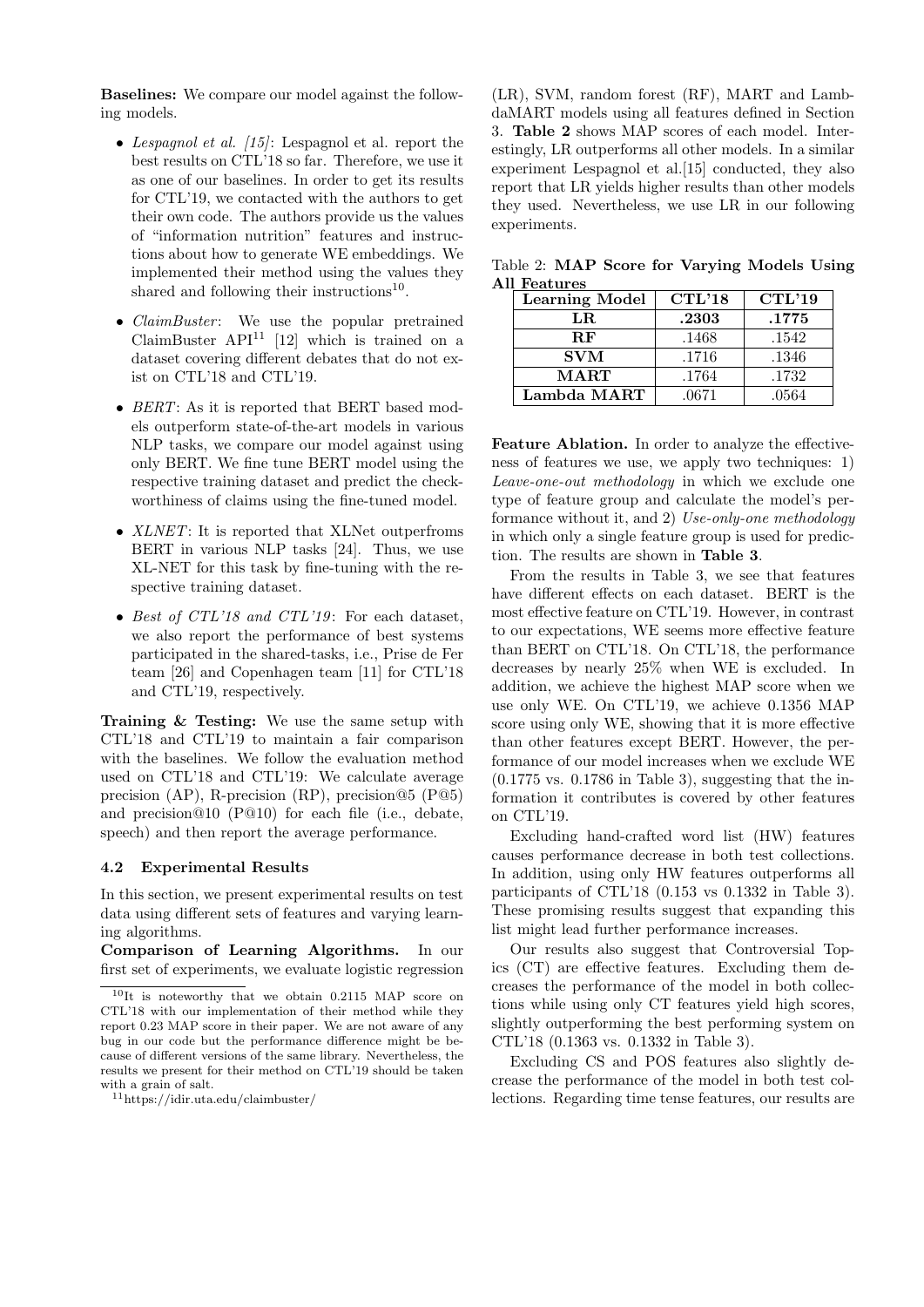|                 | Leave-One-Out |                   | Use-Only-One           |       |       |  |
|-----------------|---------------|-------------------|------------------------|-------|-------|--|
| <b>Features</b> | CTL18         | CTL <sub>19</sub> | Features               | CTL18 | CTL19 |  |
| All             | .2303         | .1775             |                        |       |       |  |
| $All-CS$        | .2239         | .1765             | $\overline{\text{CS}}$ | .751  | .604  |  |
| <b>All-BERT</b> | .2211         | .1580             | <b>BERT</b>            | .1850 | .1701 |  |
| $All-VT$        | .2547         | .1761             | VТ                     | .1007 | .598  |  |
| All-HW          | .2126         | .1727             | <b>HW</b>              | .1530 | .1043 |  |
| $All-WE$        | .1756         | .1786             | WЕ                     | .2068 | .1356 |  |
| All-CT          | .2170         | .1739             | CT                     | .1363 | .1046 |  |
| $All-POS$       | .2283         | .1767             | <b>POS</b>             | .1048 | .631  |  |

Table 3: MAP Scores for Varying Feature Sets

Table 4: Comparison with Competing Models. \* sign indicates the results obtained from our implementation of the respective competing model.

|                         | . .<br>CTL'18 |                         |       |          | CTL'19     |          |          |          |
|-------------------------|---------------|-------------------------|-------|----------|------------|----------|----------|----------|
| Model                   | MAP           | $\mathbf{R} \mathbf{P}$ | P@5   | P@10     | <b>MAP</b> | $\bf RP$ | P@5      | P@10     |
| <b>BERT</b>             | .1850         | .2218                   | .3142 | .2857    | .1701      | .1945    | .2571    | .2429    |
| <b>XLNET</b>            | .1974         | .2393                   | .2857 | .2571    | .0932      | .0770    | .1429    | .1143    |
| Lespagnol et al. $[15]$ | .230          | .254                    | .314  | $.2857*$ | $.1292*$   | $.1347*$ | $.1714*$ | $.2000*$ |
| Prise de Fer Team       | .1332         | .1352                   | .2000 | .1429    |            |          |          |          |
| Copenhagen Team         |               |                         |       |          | .1660      | .4176    | .2571    | .2286    |
| ClaimBuster             | .2003         | .2162                   | .2571 | .2429    | .1329      | .1555    | .1714    | .2000    |
| Our Model               | .2547         | .2579                   | .4000 | .3429    | .1761      | .2028    | .2571    | .2143    |

mix. Excluding time tense feature causes a slight performance decrease on CTL'19, but yields higher performance score on CTL'18.

Comparison Against Baselines. We pick the model that includes all features except VT as our primary model because it achieves the highest MAP score on average. We compare our primary model with the baselines. The results are presented in Table 4.

Our proposed model outperforms all other models based on all evaluation metrics on CTL'18. On CTL'19, our proposed model achieves the highest MAP score, which is the official metric used in CTL. BERT model outperforms other models based on P@10 on CTL'19. Regarding P@5 metric, our model, BERT and Copenhagen Team achieve the same highest scores with 0.2571. Regarding RP, Copenhagen Team achieves the highest score. Overall, our model outperforms all other models based on the official evalution metric of CTL while BERT and Copenhagen Team [10] also achieve comparable performance on CTL'19.

# 5 Qualitative Analysis

In this section, we present our qualitative analysis for the output of our primary model. For each input file, we rank the claims based on their check-worthiness and then detect not-check-worthy claim with the highest rank. Table 5 shows these not-check-worthy statements for each file with our system's ranking and speaker of the statement.

The statement in Row 1 is a claim about the future. Our model with verb tense could rank this statement at lower ranks but our primary model does not use verb tense features because it yields lower performance on average. In Row 2, the statement is very complex with many relative clauses, in perhaps decreasing the performance of BERT model and WE features in representing the statement. In Row 3, our model makes an obvious mistake and ranks a statement which does not have even any predicate, at very high ranks. Perhaps our model falls short because the word "jobs" indicates that the statement is about unemployment, which is one of the controversial topics we defined.

As reported by Vasileva et al. [21] fact-checking organizations investigate different claims with very minimal overlaps between selected claims. We observe this subjective nature of annotations in Rows 4-14 because all statements are actually factual claims and some of them might also be considered as check-worthy. For instance, statements in Row 8, 11 and 13 are clearly said to change people's voting decision. In addition, almost all statements are about economics which is an important factor on people's votes. Therefore, checking their veracity might be also important not to misinform public. Nevertheless, these examples show the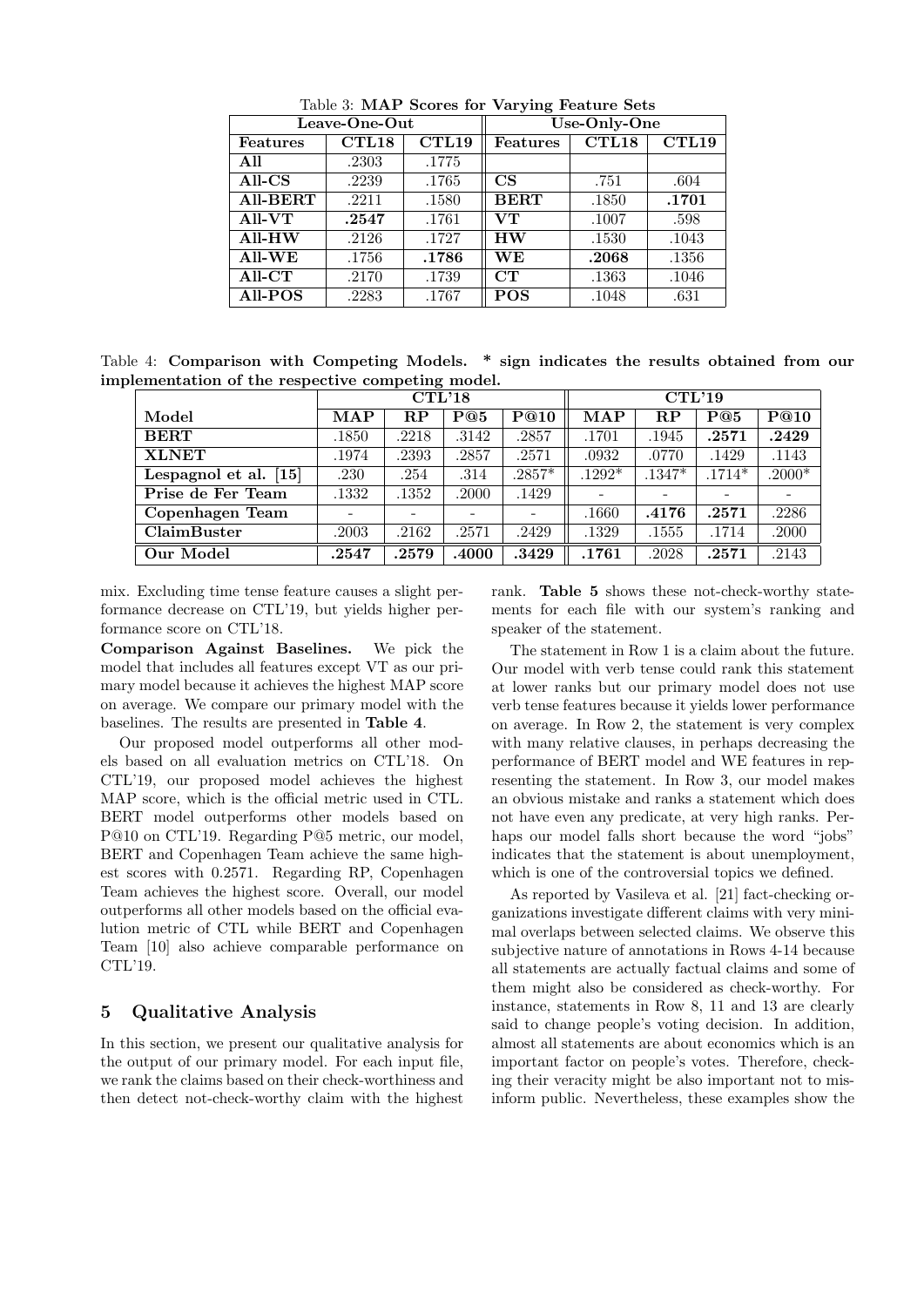| Row            | Rank           | <b>File Name</b>            | Speaker         | <b>Statement</b>                                             |
|----------------|----------------|-----------------------------|-----------------|--------------------------------------------------------------|
| 1              | 4              | $task1-en-file1$            | <b>CLINTON</b>  | The plan he has will cost us jobs and possibly lead to       |
|                |                |                             |                 | another Great Recession.                                     |
| 2              | $\mathbf{1}$   | $task1-en-file2$            | <b>CLINTON</b>  | Then he doubled down on that in the New York Daily           |
|                |                |                             |                 | News interview, when asked whether he would support          |
|                |                |                             |                 | the Sandy Hook parents suing to try to do something to       |
|                |                |                             |                 | rein in the advertising of the AR-15, which is advertised    |
|                |                |                             |                 | to young people as being a combat weapon, killing on the     |
|                |                |                             |                 | battlefield.                                                 |
| 3              | $\mathbf{1}$   | $task1-en-file3$            | <b>TRUMP</b>    | Jobs, jobs, jobs.                                            |
| $\overline{4}$ | $\overline{2}$ | $task1-en-file4$            | <b>TRUMP</b>    | Before that, Democrat President John F. Kennedy cham-        |
|                |                |                             |                 | pioned tax cuts that surged the economy and massively        |
|                |                |                             |                 | reduced unemployment.                                        |
| 5              | 3              | $task1-en-file5$            | TRUMP           | The world's largest company, Apple, announced plans to       |
|                |                |                             |                 | bring \$245 billion in overseas profits home to America.     |
| 6              | $\mathbf{1}$   | $task1-en-file6$            | TRUMP           | America has lost nearly-one third of its manufacturing       |
|                |                |                             |                 | jobs since 1997, following the enactment of disastrous       |
|                |                |                             |                 | trade deals supported by Bill and Hillary Clinton.           |
| $\overline{7}$ | $\mathbf{1}$   | $task1-en-file7$            | <b>TRUMP</b>    | Our trade deficit in goods with the world last year was      |
|                |                |                             |                 | nearly \$800 billion dollars.                                |
| 8              | $\mathbf{1}$   | 20151219 <sub>-3-dem</sub>  | <b>O'MALLEY</b> | We increased education funding by 37 percent.                |
| 9              | $\mathbf{1}$   | 20160129 <sub>-7-gop</sub>  | <b>KASICH</b>   | We're up $400,000$ jobs.                                     |
| 10             | 1              | 20160311 <sub>-12</sub> gop | <b>TAPPER</b>   | Critics say these deals are great for corporate America's    |
|                |                |                             |                 | bottom line, but have cost the U.S. at least 1 million jobs. |
| 11             | 3              | 20180131_state              | TRUMP           | Unemployment claims have hit a 45-year low.                  |
|                |                | _union                      |                 |                                                              |
| 12             | $\mathbf{1}$   | 20181015 <sub>-60-min</sub> | TRUMP           | -if you think about it, so far, I put 25% tariffs on steel   |
|                |                |                             |                 | dumping, and aluminum dumping 10%.                           |
| 13             | 3              | 20190205_trump              | <b>TRUMP</b>    | Unemployment for Americans with disabilities has also        |
|                |                | state                       |                 | reached an all-time low.                                     |
| 14             | $\mathbf{1}$   | 20190215_trump              | TRUMP           | They have the largest number of murders that they've         |
|                |                | _emergency                  |                 | ever had in their history - almost 40,000 murders.           |

the subjective nature of check-worthiness annotations.

In addition to subjective judgments, we also noticed inconsistencies within the annotations. For instance, the statement in Row 9 ("We are up 400,000 jobs") also exists in "20160311 12 gop" file but annotated as "check-worthy". In addition, there exists semantically very similar statements with different labels. For instance, Donald Trump's statement "I did not support the war in Iraq" in  $1079^{th}$  line of 20160926 1pres file is labeled as "not-check-worthy" while his statement in  $1086<sup>th</sup>$  line of the same file "I was against the war in Iraq" is labeled as "check-worthy". Both statements have similar meanings and exists in the same context (i.e., their position in file are very close). Therefore, both might have the same labels. As a counter argument, "being against" suggests an action while "not supporting" does not require any action to be taken. Thus, different annotations for similar statements might also be again due to the subjective nature of check-worthiness judgments.

Furthermore, there are also annotations that we strongly disagree with the label. For instance, in 20170315 nashville file (training data on CTL'19), Donald Trump's statement "We're going to put our auto industry back to work" is labeled as check-worthy. However, the statement is about future and cannot be verified.

Overall, our qualitative analysis suggests that annotating check-worthiness of claims is a subjective task and the annotations might be noisy. Kutlu et al. [14] show that using text excerpts within documents as rationales help understanding disagreements in relevance judging. Similarly, we might request rationales behind check-worthiness annotations to understand if the label is due to a human judging error or the subjective nature of the annotation task. Furthermore, rationales behind these annotations might help us develop effective solutions for this challenging problem.

# 6 Conclusion

In this paper, we presented a supervised method which prioritize claims based on check-worthiness. We use logistic regression classifier with features including stateof-the-art language model BERT, domain-specific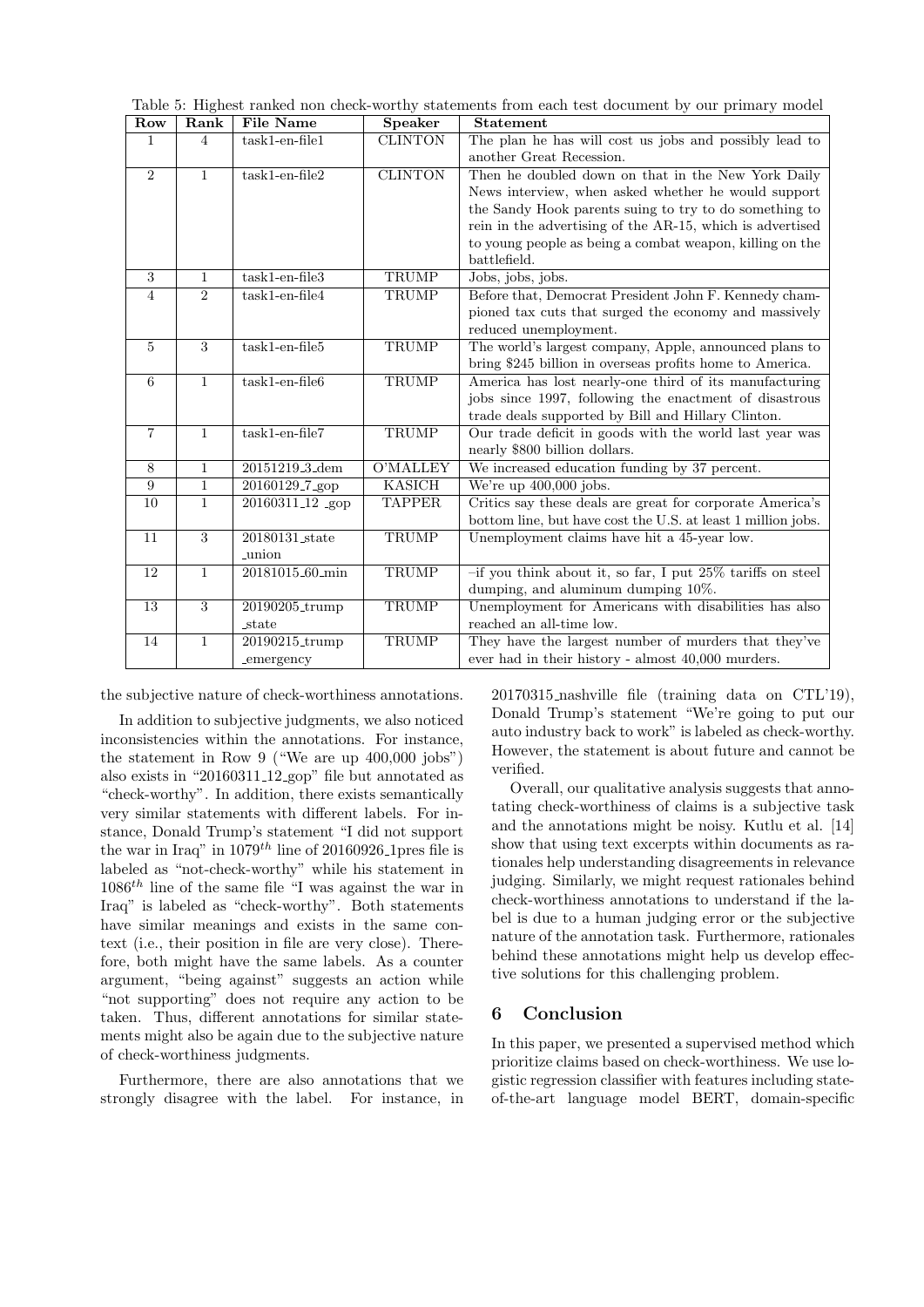controversial topics, pretrained word embeddings, handcrafted word list, POS tags and comparativesuperlative clauses. In our experiments on CTL'18 and CTL'19, we show that our proposed model outperforms all state-of-the-art models in both collections. We show that BERT's performance can be increased by using additional features for this task. In our feature ablation study, BERT model and word embeddings appear to be the most effective features while handcrafted word list and domain-specific controversial topics also seem effective. Based on our qualitative analysis, we believe requesting rationales for the check-worthiness annotations would further help in developing effective systems.

In the future, we plan to work on weak supervision techniques to extend the training dataset. With the increased data, we will be able explore using deep learning techniques for this task. In addition, we plan to extend our study to detect check-worthy claims in social media platforms because it is the channel where most of the people affected by misinformation. Moreover, working on different languages and building a multilingual model is an important research direction in the combat against misinformation.

## References

- [1] R. Agez, C. Bosc, C. Lespagnol, N. Petitcol, and J. Mothe. IRIT at checkthat! 2018. In Working Notes of CLEF 2018 - Conference and Labs of the Evaluation Forum, Avignon, France, September 10-14, 2018, 2018.
- [2] P. Atanasova, P. Nakov, G. Karadzhov, M. Mohtarami, and G. Da San Martino. Overview of the clef-2019 checkthat! lab on automatic identification and verification of claims. task 1: Checkworthiness. In CEUR Workshop Proceedings, 2019.
- [3] A. Barrón-Cedeño, T. Elsayed, P. Nakov, G. Da San Martino, M. Hasanain, R. Suwaileh, F. Haouari, N. Babulkov, B. Hamdan, A. Nikolov, S. Shaar, and Z. S. Ali. Overview of checkthat! 2020: Automatic identification and verification of claims in social media. In Experimental IR Meets Multilinguality, Multimodality, and Interaction, pages 215–236, Cham, 2020. Springer International Publishing.
- [4] A. Barrón-Cedeño, T. Elsayed, P. Nakov, G. D. S. Martino, M. Hasanain, R. Suwaileh, and F. Haouari. Checkthat! at clef 2020: Enabling the automatic identification and verification of claims in social media. Advances in Information Retrieval, 12036:499 – 507, 2020.
- [5] F. Cherubini and L. Graves. The rise of factchecking sites in europe. Reuters Institute for the Study of Journalism, University of Oxford, 2016.
- [6] J. Devlin, M.-W. Chang, K. Lee, and K. Toutanova. Bert: Pre-training of deep bidirectional transformers for language understanding. In Proceedings of the 2019 Conference of the North American Chapter of the Association for Computational Linguistics: Human Language Technologies, Volume 1 (Long and Short Papers), pages 4171–4186, 2019.
- [7] J. Friedman. Greedy function approximation: A gradient boosting machine. Annals of Statistics, 29:1189–1232, 2001.
- [8] P. Gencheva, P. Nakov, L. Màrquez, A. Barrón-Cedeño, and I. Koychev. A context-aware approach for detecting worth-checking claims in political debates. In Proceedings of the International Conference Recent Advances in Natural Language Processing, RANLP 2017, pages 267–276, 2017.
- [9] B. Ghanem, M. Montes-y-Gómez, F. M. R. Pardo, and P. Rosso. UPV-INAOE - check that: Preliminary approach for checking worthiness of claims. In Working Notes of CLEF 2018 - Conference and Labs of the Evaluation Forum, Avignon, France, September 10-14, 2018, 2018.
- [10] C. Hansen, C. Hansen, J. G. Simonsen, and C. Lioma. The copenhagen team participation in the check-worthiness task of the competition of automatic identification and verification of claims in political debates of the clef-2018 checkthat! lab. In CLEF, 2018.
- [11] C. Hansen, C. Hansen, J. G. Simonsen, and C. Lioma. Neural weakly supervised fact checkworthiness detection with contrastive samplingbased ranking loss. In Working Notes of CLEF 2019 - Conference and Labs of the Evaluation Forum, Lugano, Switzerland, September 9-12, 2019, 2019.
- [12] N. Hassan, G. Zhang, F. Arslan, J. Caraballo, D. Jimenez, S. Gawsane, S. Hasan, M. Joseph, A. Kulkarni, A. K. Nayak, V. Sable, C. Li, and M. Tremayne. Claimbuster: The first-ever end-toend fact-checking system. PVLDB, 10:1945–1948, 2017.
- [13] I. Jaradat, P. Gencheva, A. Barrón-Cedeño, L. Màrquez, and P. Nakov. Claimrank: Detecting check-worthy claims in arabic and english. In Proceedings of the 2018 Conference of the North